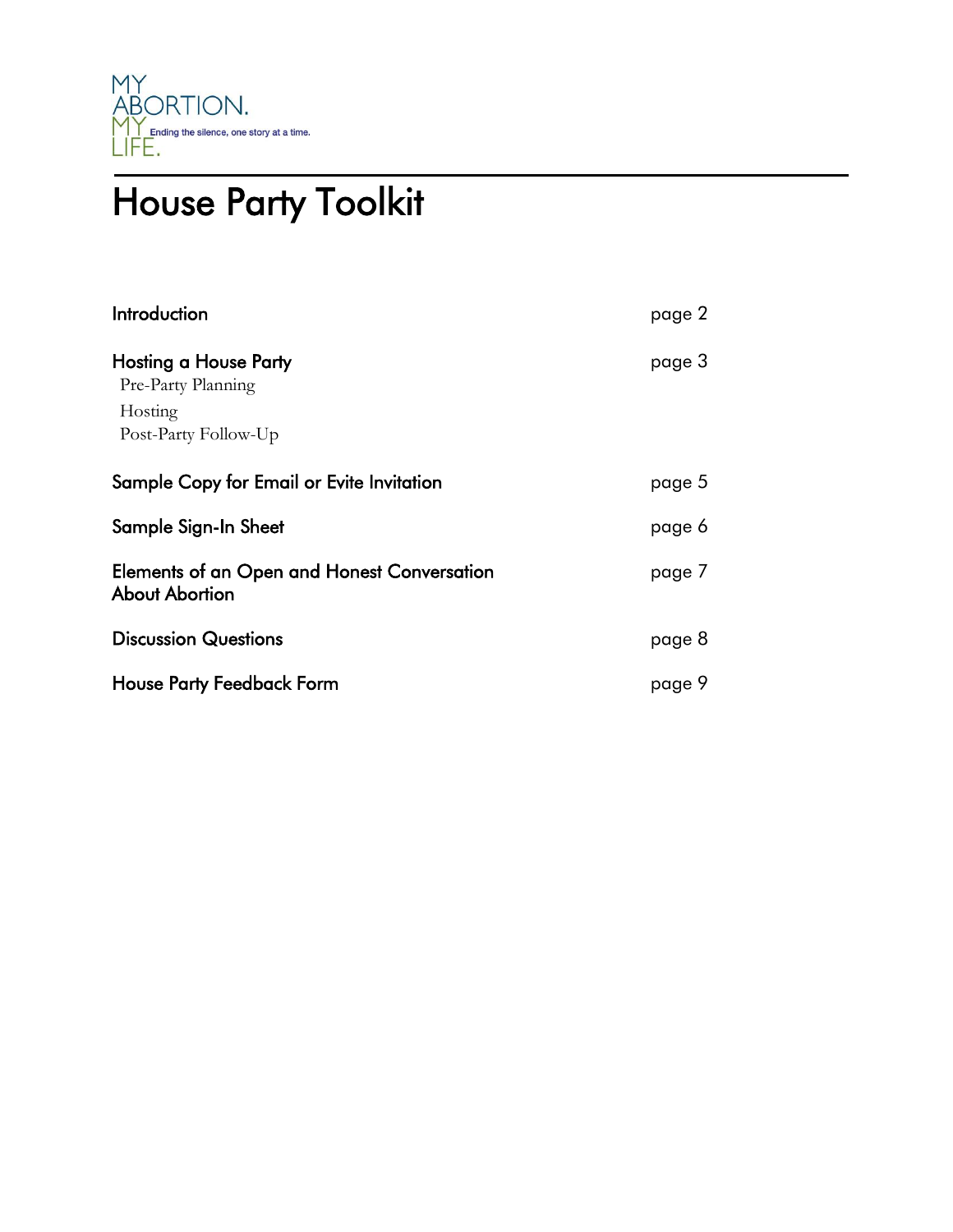# **Introduction**

Have you ever had a secret? Have you ever felt alone, like you were the only person in the world carrying the weight of that secret? In the United States, abortion is a secret that millions of women keep. In fact, having an abortion is just as common as having a C-section, but fewer people tell their family and friends about their abortions. It's easy to imagine why: they are afraid of the consequences of sharing, which could be judgment, community condemnation, or fear that it will ruin a relationship.

When most people think of abortion they think of a divisive political or moral issue. My Abortion, My Life house parties provide an intimate space for people to share their own experiences and delve into the more nuanced complexities of abortion. This toolkit provides some helpful hints and resources for planning and hosting a house party. Every house party will be different, and you'll need to figure out what works best for you and your guests. Preterm is here to support you in figuring out how to best adapt the house party idea to your friends and family members.

It's important to create a safe space for your guests to discuss their experiences and feelings. To help you create this space, we recommend that you show a short film, listen to a short podcast, or do a reading to kick off the discussion, and follow the guidelines that we provide for promoting open and honest conversation.

House parties are a great way to spark honest conversation about abortion. And anyone can have one! Hosts are not expected to be experts, or to be an advocate for abortion or My Abortion, My Life. The only requirement is the willingness to open up your home, create a safe space, and be open to conversation.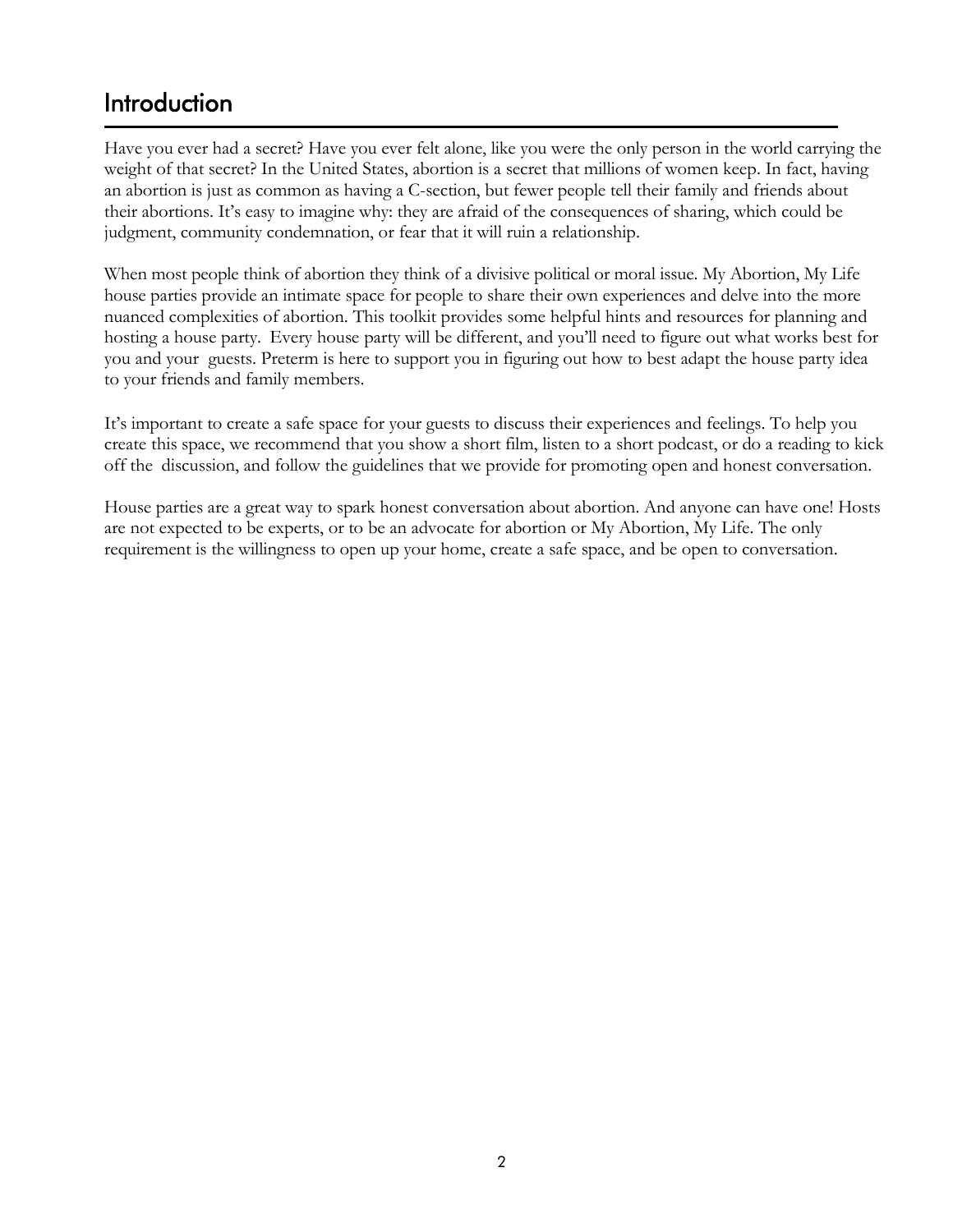## Pre-Party Planning

#### **1. Sign up to host a house party.**

Contact  $\frac{info(\partial\Omega)$  preterm.org and we'll help get you started. We'll provide a facilitator if you want one and answer any questions you may have.

#### **2. Create a guest list.**

Small group discussion works best with groups of about five to ten people. As a rule of thumb, you should invite three to four times the number of guests you want to attend. They could include friends, family members, your book club, co-workers, or members of your religious community. Participants can be anyone: women, men, people young and old, people who have children and people who don't. Keep in mind that you want the atmosphere of your house party to be comfortable and safe, so think of people who would be respectful of the views and stories shared by others.

#### **3. Choose a date and send your invitations.**

Pick a date that works for you, and send out an email, or a written or online invitation to your potential guests. You can use the sample invitation provided. Feel free to change it, but make sure to include your intentions for the house party as well as a request for RSVPs.

#### **4. Plan your refreshments.**

Providing food that is simple but fun can really help make people feel relaxed. Ask your guests to let you know of any dietary restrictions you should take into consideration.

#### **5. Choose a film, reading, or podcast from the Conversation Starters list.**

Find the option that you feel will be the best fit for your group. We recommend that you preview and familiarize yourself with the film, reading, or podcast you plan to use and the discussion questions on page 8 of this toolkit before your party to help you feel comfortable leading a discussion. Feel free to add additional questions.

#### **6. Set up the space.**

Make sure you have adequate seating for film viewing (if you're using one) and the discussion. It's best if people can sit facing each other comfortably during the discussion.

#### **7. Keep My Abortion, My Life in the loop.**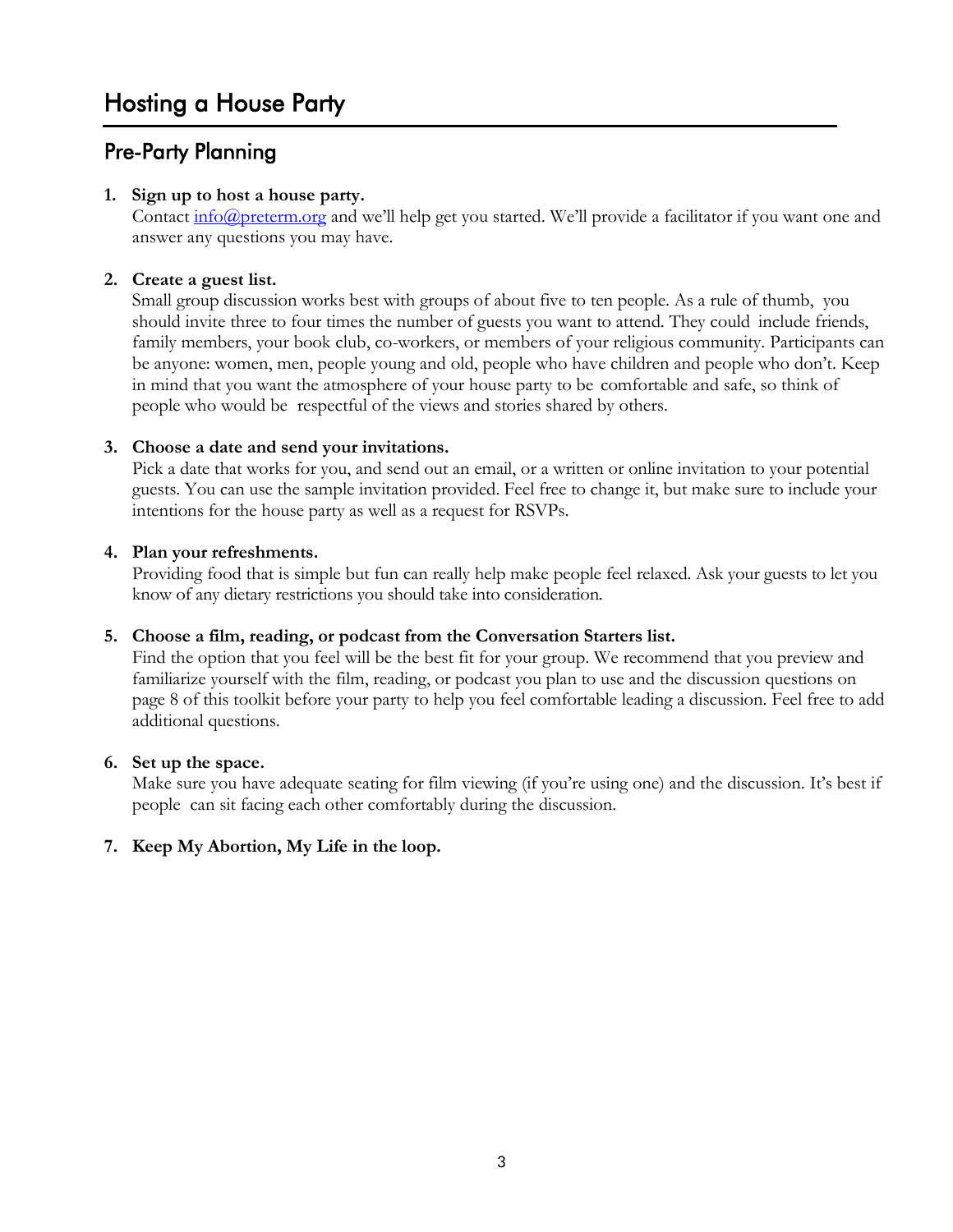## **Hosting**

#### **1. Introduction.**

Have your guests introduce themselves if some of them don't know each other, and have them sign the sign-in sheet found on page 6. You or your facilitator should set the stage with expectations and goals for the discussion, and go over ground rules before starting. (See "Elements of an Open and Honest Conversation about Abortion" on page 7 of this toolkit for more guidelines.) Ground rules should include the following:

- a. We will agree to keep the conversation confidential.
- b. We will speak from our personal experiences and not represent, defend, or explain others.
- c. We will use respectful language.
- d. We will listen with resilience, "hanging in" when we hear something that is hard to hear.
- e. We will share airtime and refrain from interrupting one another.

#### **2. Set the stage for the evening.**

Let people know you'll all watch the film (or do the reading or listen to the podcast, depending on which Conversation Starter you've chosen). Then you'll have an informal discussion. Let everyone know the timeframe for the evening so they know what to expect.

#### **3. Show the film, do the reading, or listen to the podcast.**

#### **4. Kick off the discussion.**

Remind everyone of the ground rules. You or your facilitator will kick off the conversation. Use the discussion questions on page 8 to help guide the discussion. Remember—As long as everyone sticks to the ground rules, there is no right or wrong conversation.

#### **5. Wrap up.**

Mention something you valued about the conversation. Ask others what they valued. Finally, thank your guests for coming, and for having the courage and compassion to join a conversation about abortion.

#### **6. Feedback.**

Your feedback is important to us. Please fill out the House Party Feedback form found on page 9, or it is available online. Please encourage your guests to give feedback too. You can make copies of the form for people to complete in person, or guests can complete the form later at [www.MyAbortionMyLife.org.](http://www.myabortionmylife.org/)

### Post-Party Follow-Up

#### **1. Follow up with your guests after the party.**

Let your guests know that you appreciated their participation. Ask them for feedback on the discussion and include it in your feedback. Ask if any questions came up for them after the party. Encourage them to participate in the campaign and direct them to the website.

#### **2. We'll follow up with you.**

Your facilitator or a representative from the campaign will be in touch to follow up with you.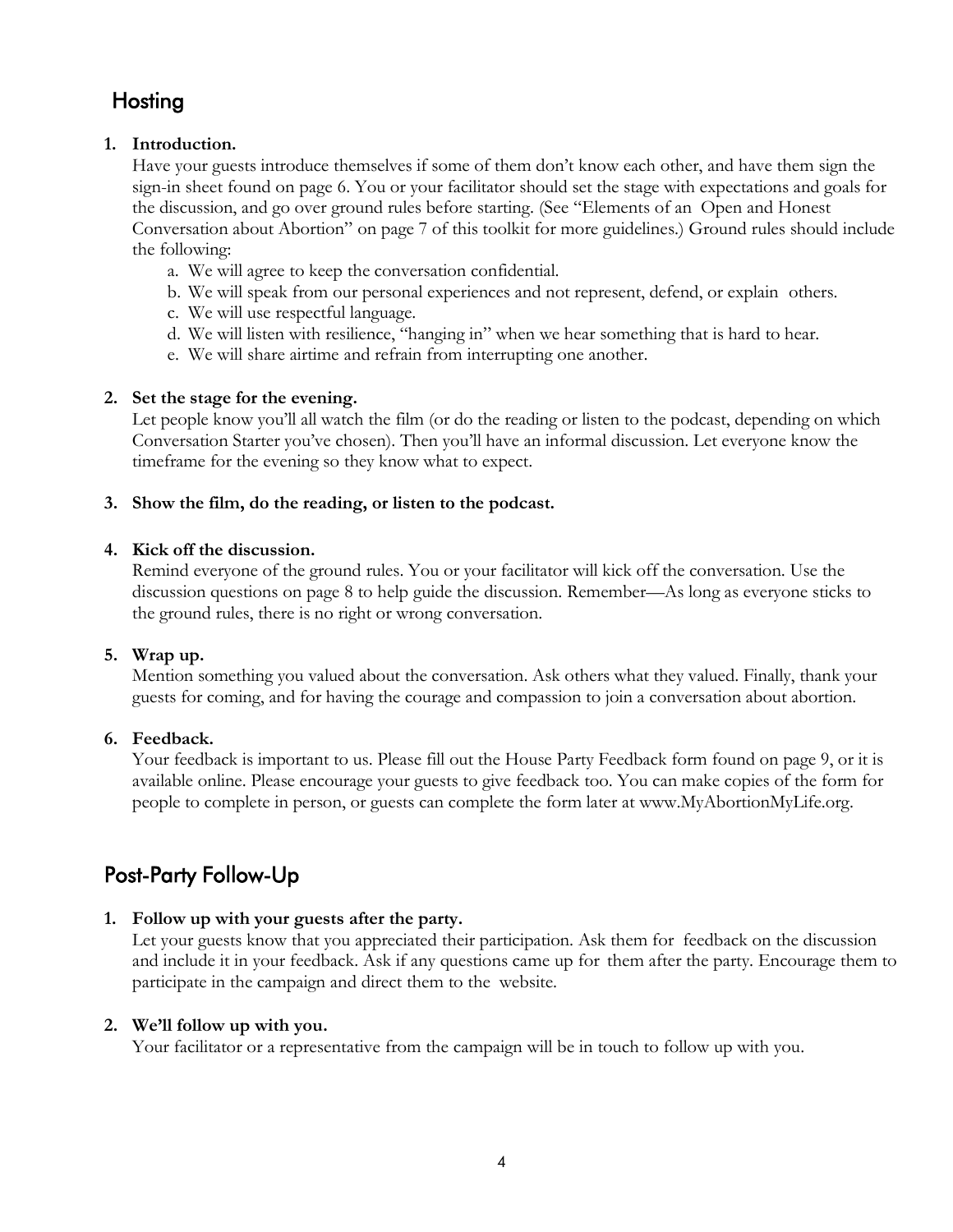# Sample Copy for Email or Evite Invitation

Feel free to use the following copy for an email invitation, adapt it for an Evite, or create your own invitation.

#### **Subject Line:** A Different Kind of Conversation about Abortion

Hi, [NAME]. I'm asking you as a friend to join me for an important conversation.

Have you ever had a secret? Have you ever felt alone, like you were the only person in the world carrying the weight of that secret? In the United States, abortion is a secret that millions of women keep. In fact, having an abortion is just as common as having a C-section, but fewer people tell their family and friends about their abortions.

If abortion is so common, why do you think women feel so alone or find it necessary to keep their abortions a secret?

Let's talk about it. If just a small fraction of us that have been affected by abortion began to break the silence it would…

- Begin to end the shame and secrecy that surrounds abortion in this country.
- Help women who have had abortions to not feel so alone.
- Help the public see abortion for as a normal and necessary part of women's reproductive lives and health.

Please join me and a few friends for open and honest conversation. All are welcome: men, women, young people and old, whatever your reproductive experiences. We'll leave the political discussion at the door, and create a space where we can talk and listen about our lives and reproductive experiences, and how we can support one another.

DATE AND TIME LOCATION DETAILS ON REFRESHMENTS

Please RSVP.

Thanks, [your name]

"If one woman told the truth about her life, the world would split open." —Muriel Rukeseyer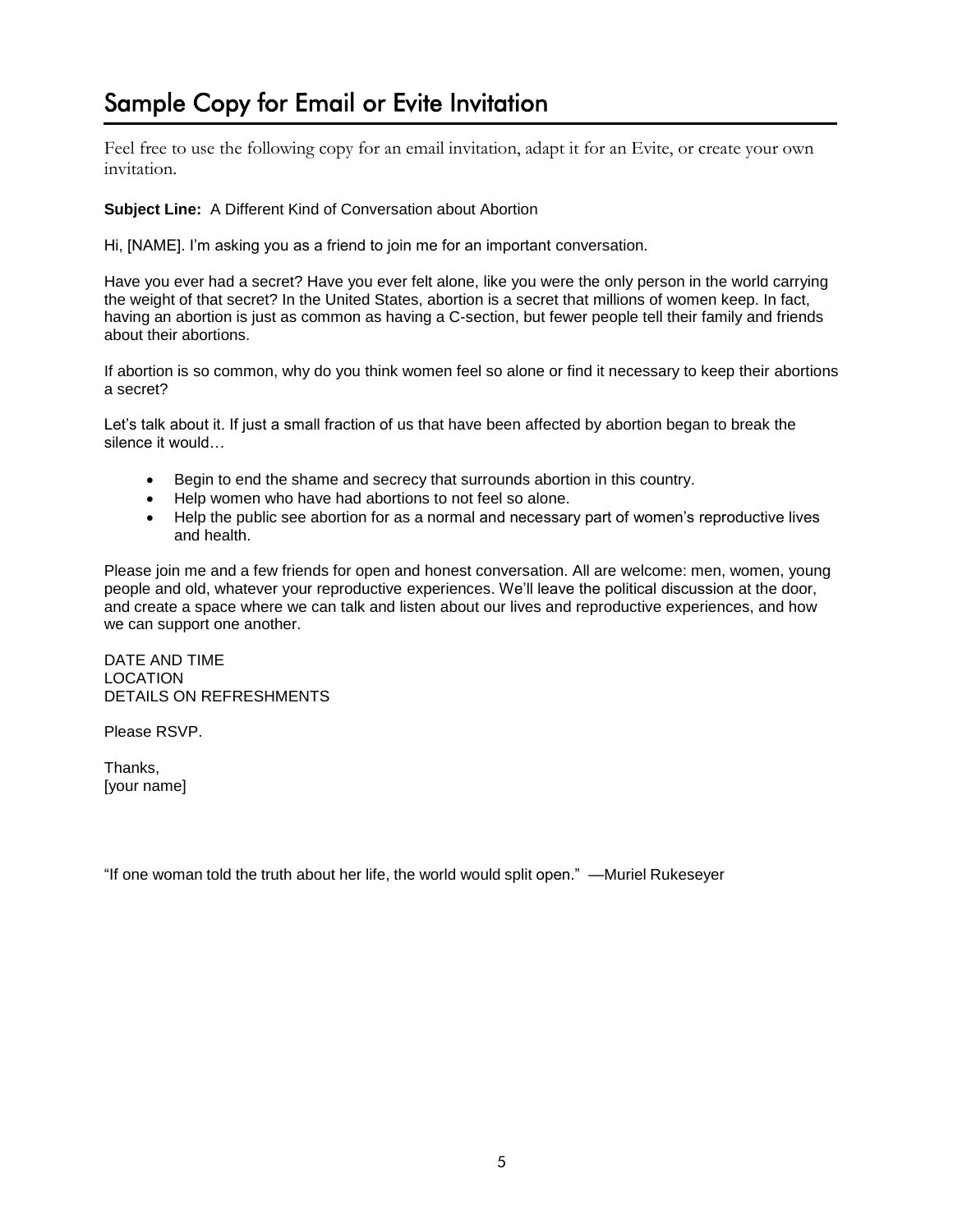| My Abortion, My Life | May we follow up<br>with you about your<br>experience at this<br>house party? |  |  |  |  |  |  |  |
|----------------------|-------------------------------------------------------------------------------|--|--|--|--|--|--|--|
|                      | Would you<br>like to host a<br>house party?                                   |  |  |  |  |  |  |  |
|                      | Would you like<br>to join our<br>email list?                                  |  |  |  |  |  |  |  |
|                      | Email Address                                                                 |  |  |  |  |  |  |  |
|                      | Name                                                                          |  |  |  |  |  |  |  |

## Sample Sign -In Sheet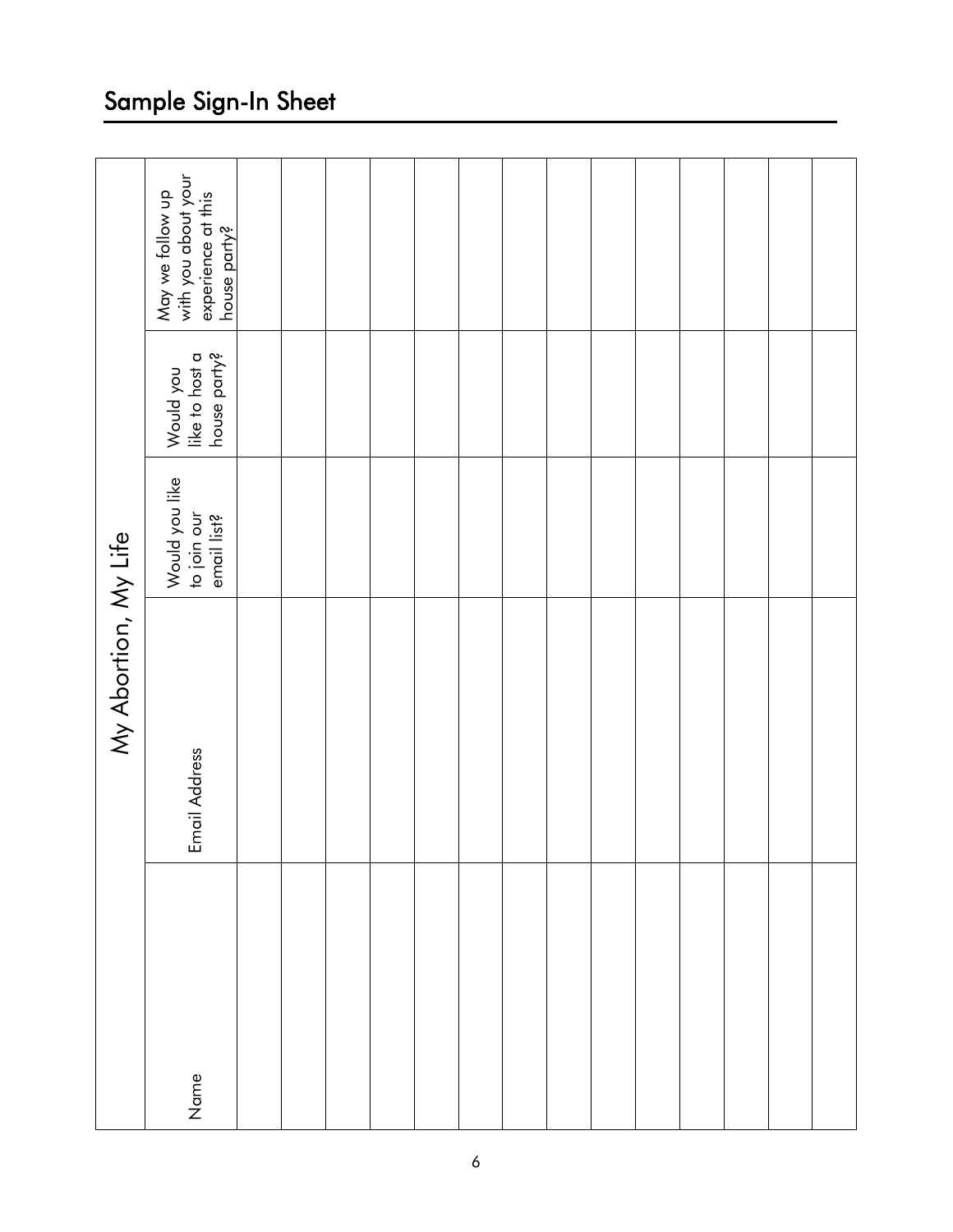# Elements of an Open and Honest Conversation about Abortion

- **1. Real life.** The best conversations are based on real life experience. We are not talking about abstract pronouncements of what is right and wrong but an understanding of the human experience.
- **2. Safe space.** Speakers and audiences alike need to feel safe enough to explore difficult topics. No one should be exposed to personal attacks.
- **3. The hard questions are the best.** Welcome tough questions because they give you an opportunity to talk about the audience's unresolved feelings about abortion and bring to the discussion the real life situations that make the need for abortion clear.
- **4. Be open.** Openness comes from the heart. You can be open to all kinds of questions and opinions if you speak from your own experience and don't try to tell people what to think. Say, "In my experience...." "What I hear people saying...." Embrace a range of feelings, experiences, and opinions.
- **5. Be honest.** Not every question can be answered with a fact, but you can tell what you know from your experience and invite others to do the same. If you don't know, say so. Offer referrals to other sources of information.
- **6. Offer resources.** Always invite further exploration. A resource list of books, pamphlets, and web links can help people keep the conversation going even after you leave.
- **7. Good and bad research.** Help audiences evaluate studies that seem to serve propaganda. Is it published in a "peer reviewed" scientific journal that looks at their methodology and conclusions? Has the finding been replicated? (In other words, has another study found the same thing?) Is the total number of subjects large enough to be meaningful? Who funded the study?
- **8. Talk goes both ways.** Having a conversation involves listening as well as speaking. Asking and answering is important. Listening is essential. Having a conversation implies a certain amount of good will and mutuality, even when disagreeing.
- **9. Differing views exist.** We are not trying to tell people what to think. We are trying to encourage compassion, tolerance, and an appreciation of real life dilemmas. We want audiences to understand the diversity of perspectives and experiences that individuals can have when faced with an abortion.
- **10. What does "pro-choice" mean?** If you don't think you can decide for someone else, then you are pro-choice. Even if you're uncomfortable with some aspects of abortion, you still want it to be an available option. Many people think of themselves as "pro-life" if they don't think they could have an abortion themselves, but they don't want to make abortion illegal so that others can do what they decide is best. This is the definition of pro-choice! Unless you think you (or the government) can decide for someone else, you are pro-choice.

*Developed by the Abortion Conversation Project. Visit [www.abortionconversation.com](http://www.abortionconversation.com/) and [www.publicconversations.org](http://www.publicconversations.org/) for other useful resources for promoting open and honest dialogue.*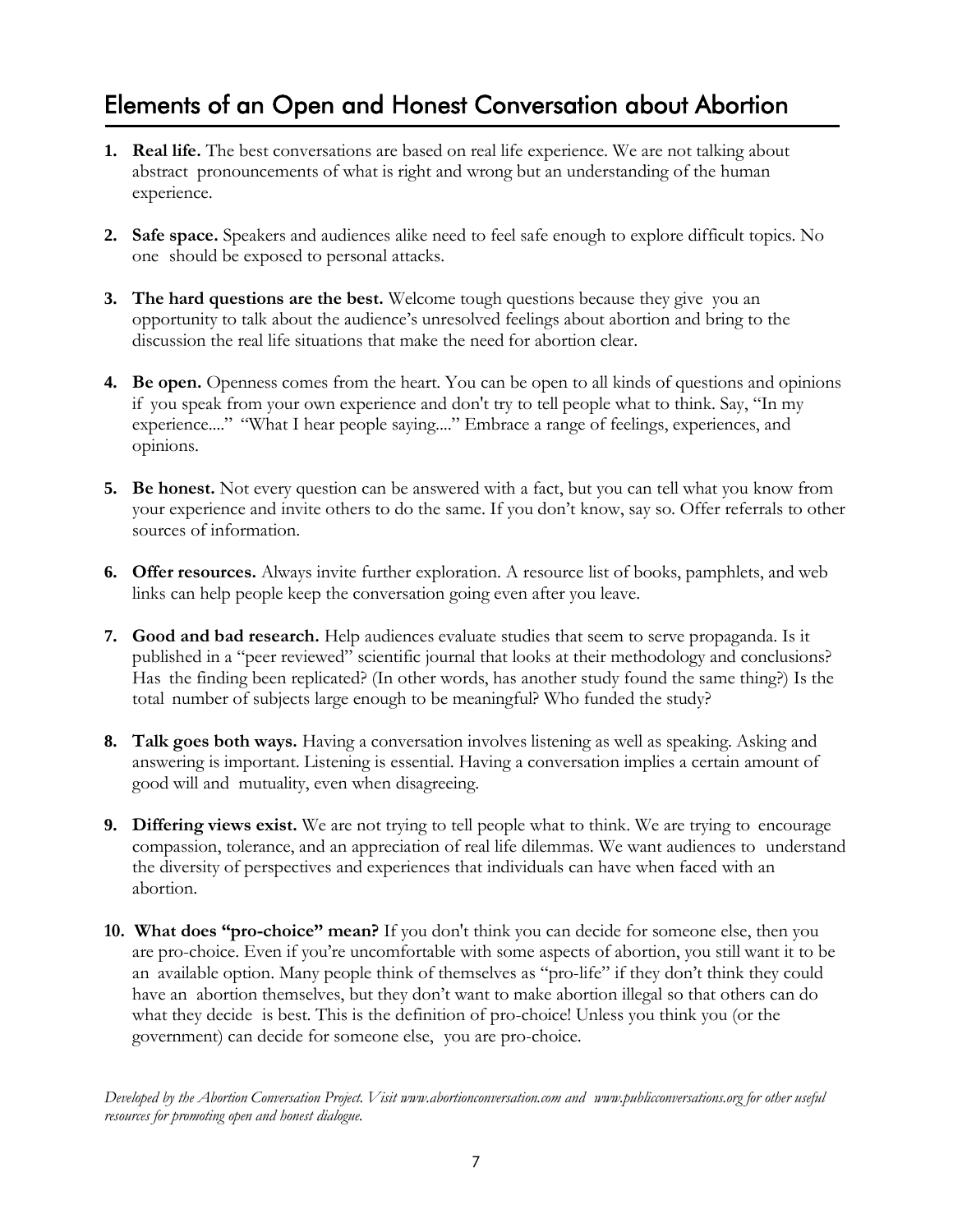## Discussion Questions

Below are some questions that can help you facilitate a conversation after the film, reading, or podcast. Feel free to adapt them to your audience. Sometimes just one question can get a discussion off and running!

- Did you learn anything new from the film, reading, or podcast?
- What stories or part of the film, reading, or podcast had the most impact for you? Did anything make you feel uncomfortable?
- One in three women in the U.S. will have an abortion during her lifetime. Does this statistic surprise you? If it's so common, why do you think women feel so alone or find it necessary to keep their abortions a secret?
- Why might the pro-choice movement be resistant to talking about abortion experiences?
- What ethical questions do you have about abortion that you haven't been able to discuss or ask? Do these questions prevent you from supporting women who have abortions in talking about their experiences?
- Do you think it's important for women to talk more openly about their abortions? If yes, how would it change how we perceive abortion in our society? Would this change the politics surrounding abortion in any way?
- What are some of the messages that you've received about pregnancy and abortion throughout your life, from friends, parents, teachers, and others?
- How do legal restrictions, such as waiting periods, parental consent, and other barriers to access, affect women's feelings about their abortion? Are these laws designed to make the public think differently about abortion? Do they work?
- Do your feelings about abortion change based on whether or not the woman having an abortion was using birth control at the time she got pregnant?
- People often say, "I am pro-choice, but I don't think women should use abortion as birth control." What does this mean? How does access, or lack of access, to birth control change the conversation about abortion?
- What kind of feelings have you heard women express after an abortion? Is it possible to have a wide range of feelings, possibly including regret, and still feel that she made the right decision?
- Can there be positive aspects to having an abortion? What might these be? What is one thing you can do to help women not feel so alone?
- How do we let our friends know that we are a safe person to talk to about pregnancy and abortion? For those of us who have had abortions, what would make us feel safe sharing our stories with one, two, or many people?